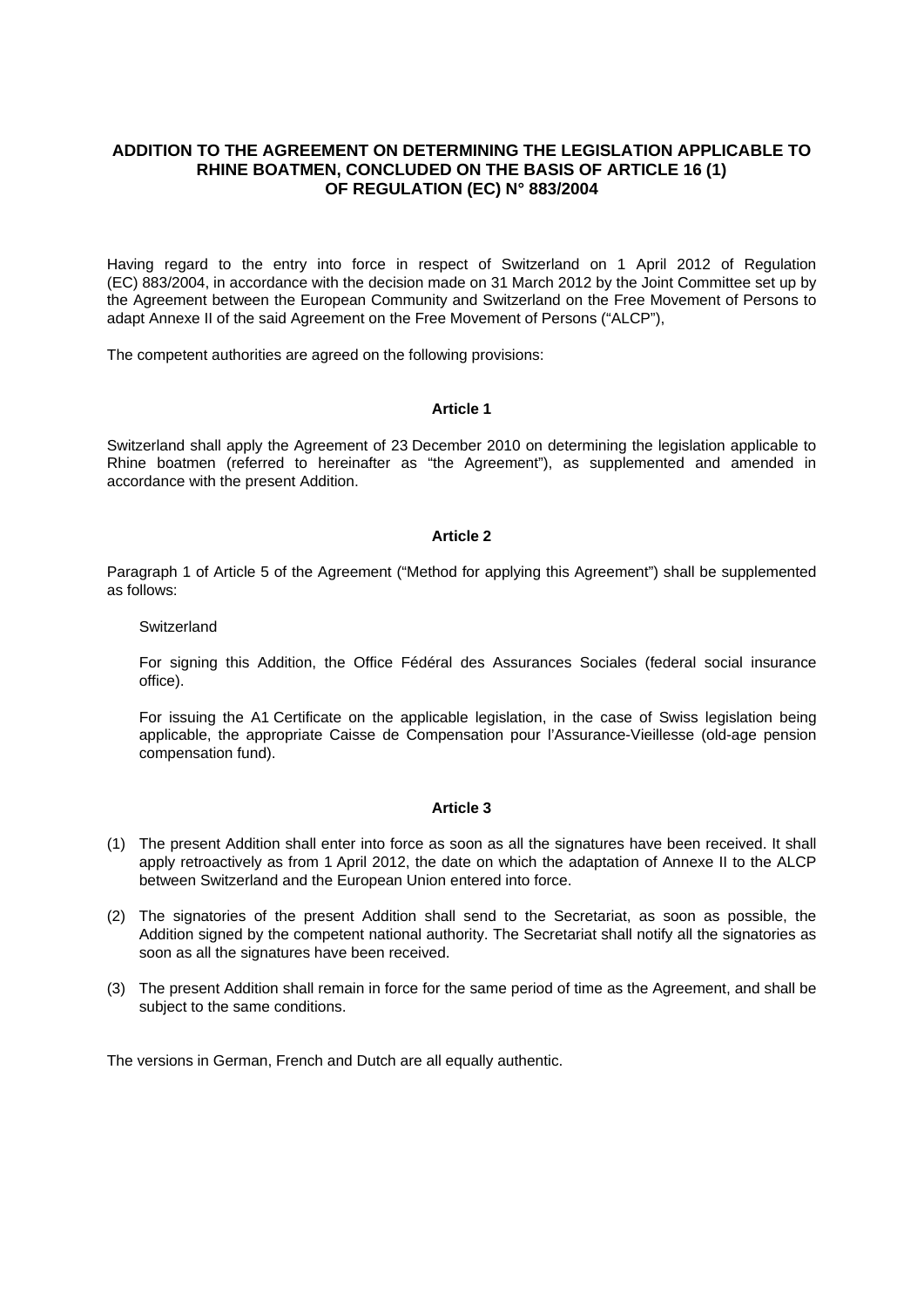- 2 -

# FOR THE COMPETENT BELGIAN AUTHORITY

Frank van Massenhove

Chairman of the Management Committee of the federal Ministry with responsibility for social security (Président du Comité de Direction du Service Public Fédéral Sécurité Sociale)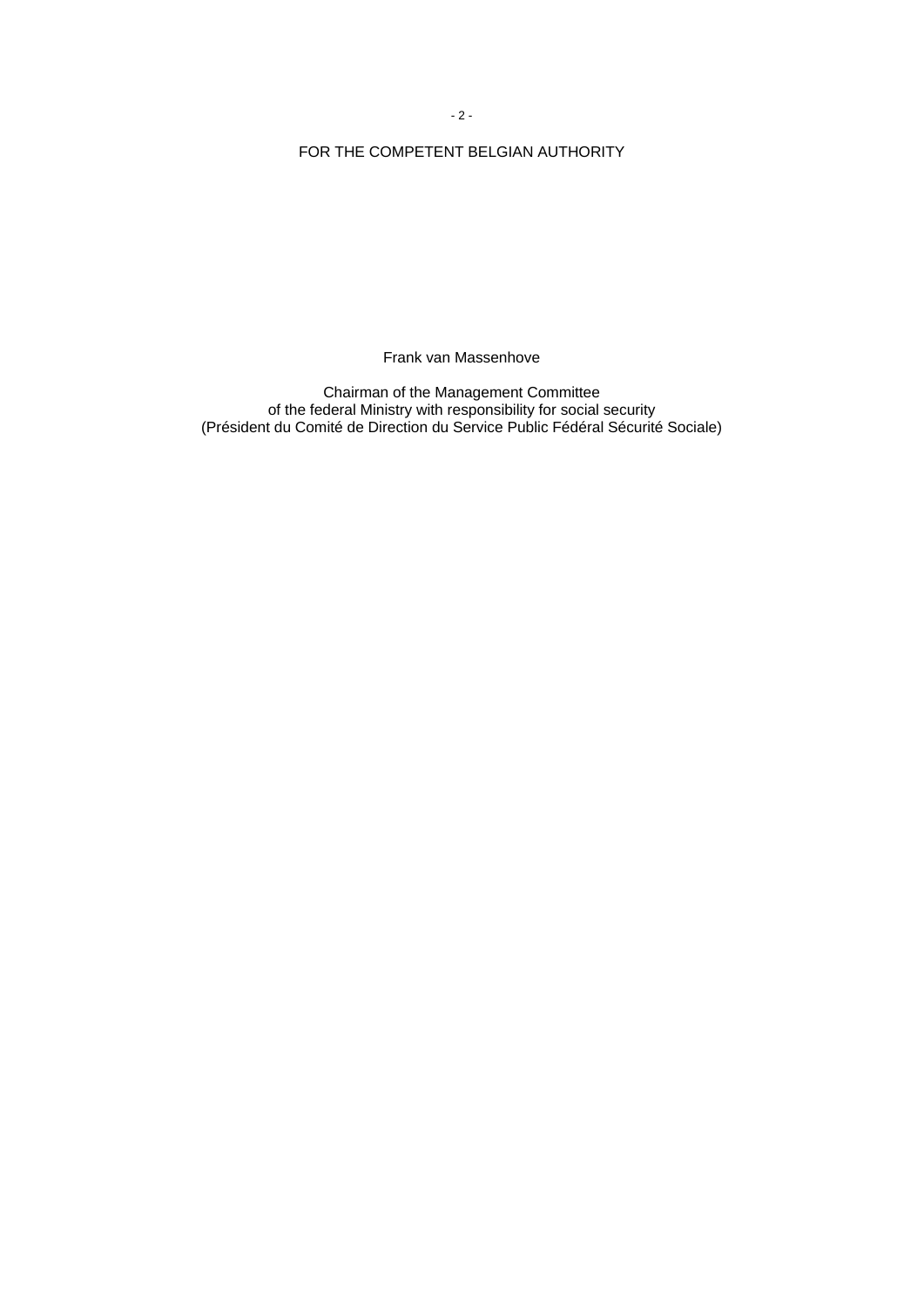- 3 -

# FOR THE COMPETENT FRENCH AUTHORITY

Christiane Labalme

Head of Community and International Affairs Division Social Security Directorate Ministry of Social Affairs and Health Ministry of the Economy, Finance and Foreign Trade (Chef de la division des affaires communautaires et internationales Direction de la sécurité sociale Ministère des affaires sociales et de la santé Ministère de l'économie, des finances et du commerce extérieur)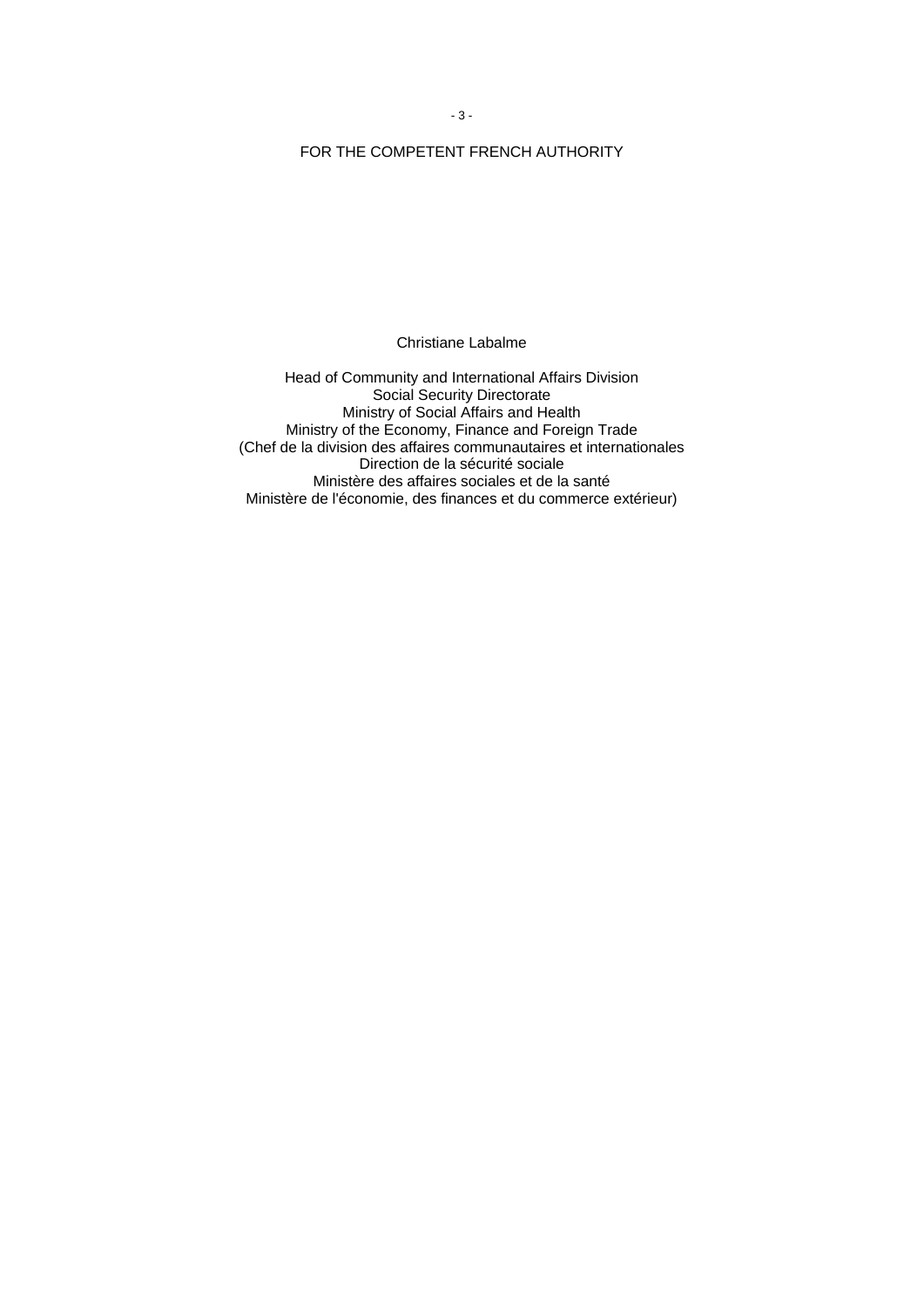FOR THE COMPETENT LUXEMBOURG AUTHORITY

Mars Di Bartolomeo

Minister for Social Security (Ministre de la Sécurité Sociale)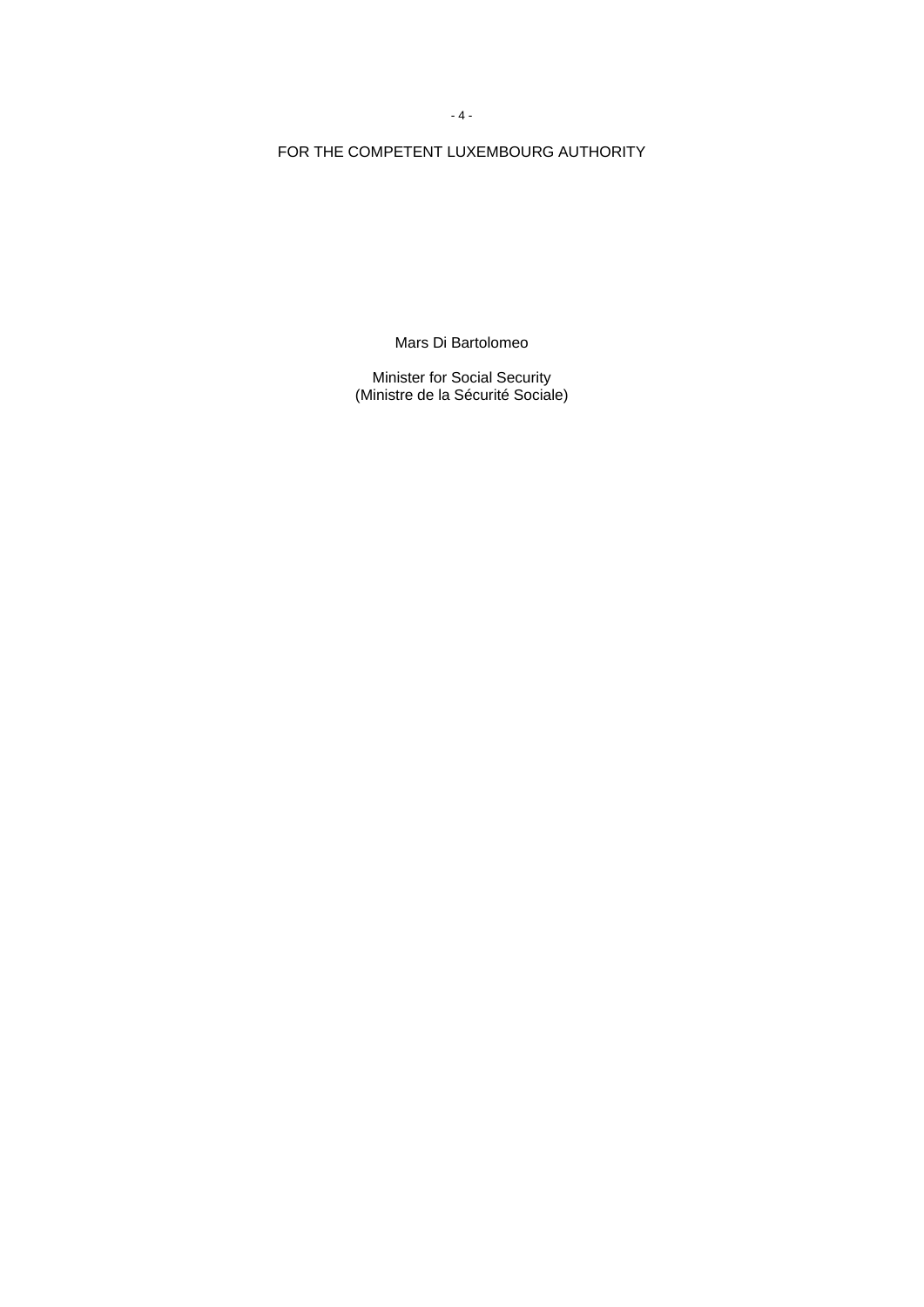- 5 -

# FOR THE COMPETENT DUTCH AUTHORITY

H.G.J. Kamp

Minister for Social Affairs and Employment (Minister van Sociale Zaken en Werkgelegenheid)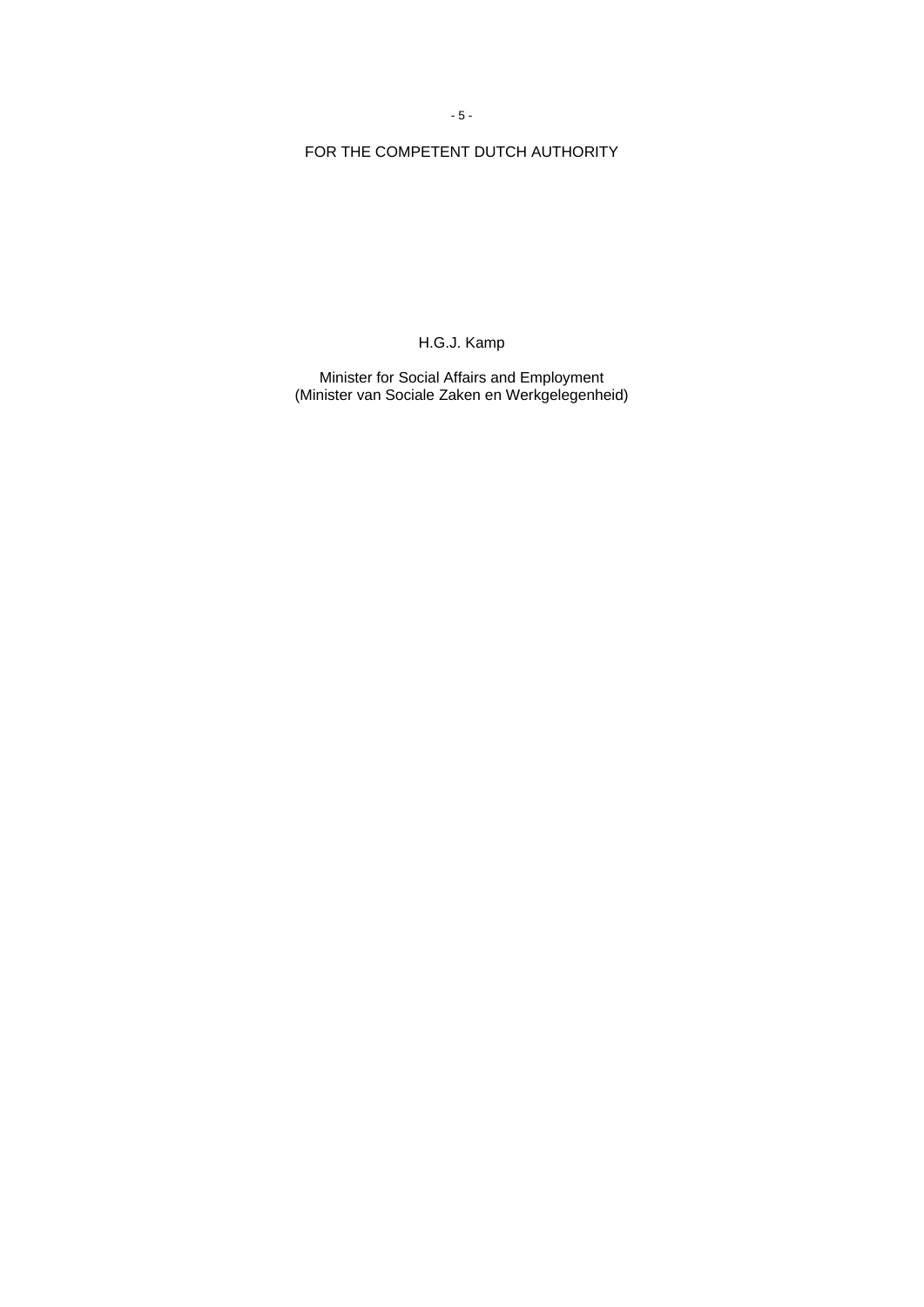# FOR THE COMPETENT GERMAN AUTHORITY

Helmut Weber

Head of "Coordination of social legislation systems" unit at the Federal Ministry of Employment and Social Affairs (Referatsleiter "Koordinierung der Sozialrechtssysteme", Bundesministerium für Arbeit und Soziales)